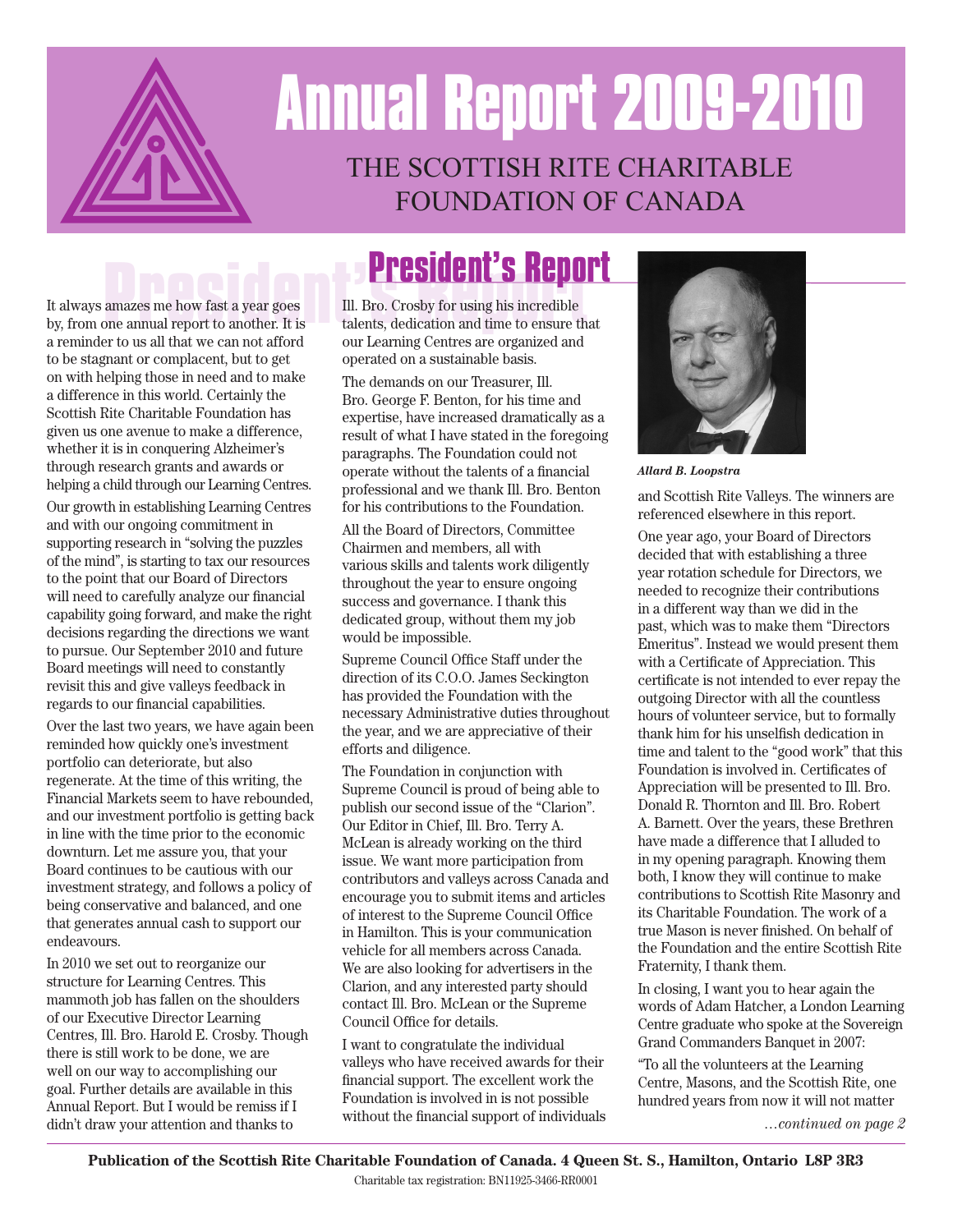# **Treasurer's Report Treasurer's Report**

The Scottish Rite Charitable Foundation of Canada experienced a slow recovery for the year ending May 31, 2010. The Foundation is still not immune from worldwide economic conditions and must continue to monitor its financial activities very closely. Again, this year, thanks to the efforts of Scottish Rite Masons and friends of The Scottish Rite Charitable Foundation of Canada the Foundation was able to meet its financial obligations both for medical research and the operation and expansion of the Learning Centres.

### **Financial Review**

The financial highlights of the Foundation's financial position and results of operations in this report have been extracted from the annual audited financial statements. Copies of which may be obtained from the Foundation's office.

### **Operations**

The operating statement shows revenues in excess of expenses in the amount of \$90,826 before the unrealized gain on investments of \$412,836.

Although donations to Learning Centres operation decreased by \$83,808, revenues increased by \$534,790 mainly as a result of changes in the gain on disposal of investments this year compared to the loss incurred in the previous year.

Expense decreased again this year from \$170,809 to \$133,449 while distributions increased by \$21,311 to \$838,814.

The positive change in fair market value reflects the unrealized gain on investments from the unrealized loss in previous years and the difference between cost and fair market value of the investments.

Although capital donations from individual, Lodges and Masonic organizations increased by \$42,085 overall, capital donations decreased by \$159,208. Donations from bequests have all but disappeared and I urge all Scottish Rite Masons to consider the Foundation when writing their wills.

### **Financial Position**

Net assets as at May 31, 2010 of \$15,467,711 an increase of \$804,154 from the previous year. Again this increase can be attributed to the increase in the fair market value of the investments.

The largest asset of the Foundation is its investment portfolio. As at May 31, 2010 its fair market value was \$15,045,750. The investment portfolio consists of what is considered low risk investments 27% in equities and 73 % in fixed term or interest bearing investments.

### **The Way Ahead**

The challenges facing The Scottish Rite Charitable Foundation of Canada have not changed over the years:

### **President's Report**

*…continued from page 1*

how much money you had in the bank, or the size of the house you lived in, or the type of car you drove.

However, the world may be different because you were important in the life of a child.

I want you to know; you have touched the life of this child and made a difference."

My fellow Scottish Rite Brethren, we need your help in continuing to make a difference in "solving the puzzles of the mind". During the next year, please take into consideration a donation to the Scottish Rite Charitable Foundation of Canada.

- 1. To continue to support the ongoing medical research thorough grants, awards and bursaries.
- 2. To support operations and expansion of the Learning Centres.

The evolution of splitting off the Learning Centres as independent charitable entities will offer new challenges and as more Learning Centres open our financial resources will be taxed to an even greater extent.

Investment income for the ensuing twelve months is projected at \$600,000 and although the fair market value of our investments seems to be improving we must actively seek the continued support from Scottish Rite Masons and their friends as we go forward.

In closing I would like to express my appreciation to the staff of the Foundation for their continued support and assistance during the year.

Respectively submitted

George Benton, *Treasurer*

## **Statement of Operations**

| Year Ended May 31                      | 2010                           | 2009           |
|----------------------------------------|--------------------------------|----------------|
| Revenue                                |                                |                |
| Donations - Learning Centre operations | \$<br>321,688                  | \$405,496      |
| Amortization of deferred contributions |                                |                |
| – Ontario Trillium Foundation Grant    | 28,381                         | 3,856          |
| <b>Investment Income</b>               | 616,145                        | 593,713        |
| Gain (loss) on disposal of investments | 96,875                         | (474, 766)     |
|                                        | 1,063,089                      | 528,299        |
| <b>Expenses</b>                        | 133,449                        | 170,809        |
| Excess of revenue over expenses,       |                                |                |
| before distributions and unrealized    |                                |                |
| gains (losses) on investments          | 929,640                        | 357,490        |
| <b>Distributions</b>                   |                                |                |
| Grants                                 | 418,630                        | 444,588        |
| Awards                                 | 70,000                         | 90,000         |
| <b>Bursaries</b>                       | 24,000                         | 20,000         |
| Learning Centre operations             | 226,088                        | 211,906        |
| Learning Centre Depreciation           | 100,096                        | 51,009         |
|                                        | 838,814                        | 817,503        |
| Excess of revenue over expenses before |                                |                |
| change in unrealized gain (loss)       |                                |                |
| on investments                         | 90,826                         | (460, 013)     |
| Change in unrealized gain (loss)       |                                |                |
| on investments                         | 412,836                        | (1,085,127)    |
| Excess of revenue over expenses        |                                |                |
| (expenses over revenue)                | \$<br>$\boldsymbol{503{,}662}$ | $(*1,545,140)$ |

### **Statement of Capital Revenue and Capital**

| Year Ended May 31                  | 2010               | 2009                      |
|------------------------------------|--------------------|---------------------------|
| Revenue                            |                    |                           |
| Donations                          |                    |                           |
| Individuals, Lodges and            |                    |                           |
| Masonic organizations              | \$<br>$107,591$ \$ | 65,506                    |
| <b>Learning Centre Donations</b>   | 183,890            | 162,813                   |
| <b>Bequests</b>                    | 9,011              | 231,381                   |
|                                    | 300,492            | 459,700                   |
| Internally restricted net assets - |                    |                           |
| Capital, beginning of year         | 14,614,878         | 14, 155, 178              |
| Capital Revenue                    | 300,492            | 459,700                   |
| Internally restricted net assets - |                    |                           |
| Capital, end of year               |                    | \$14,915,370 \$14,614,878 |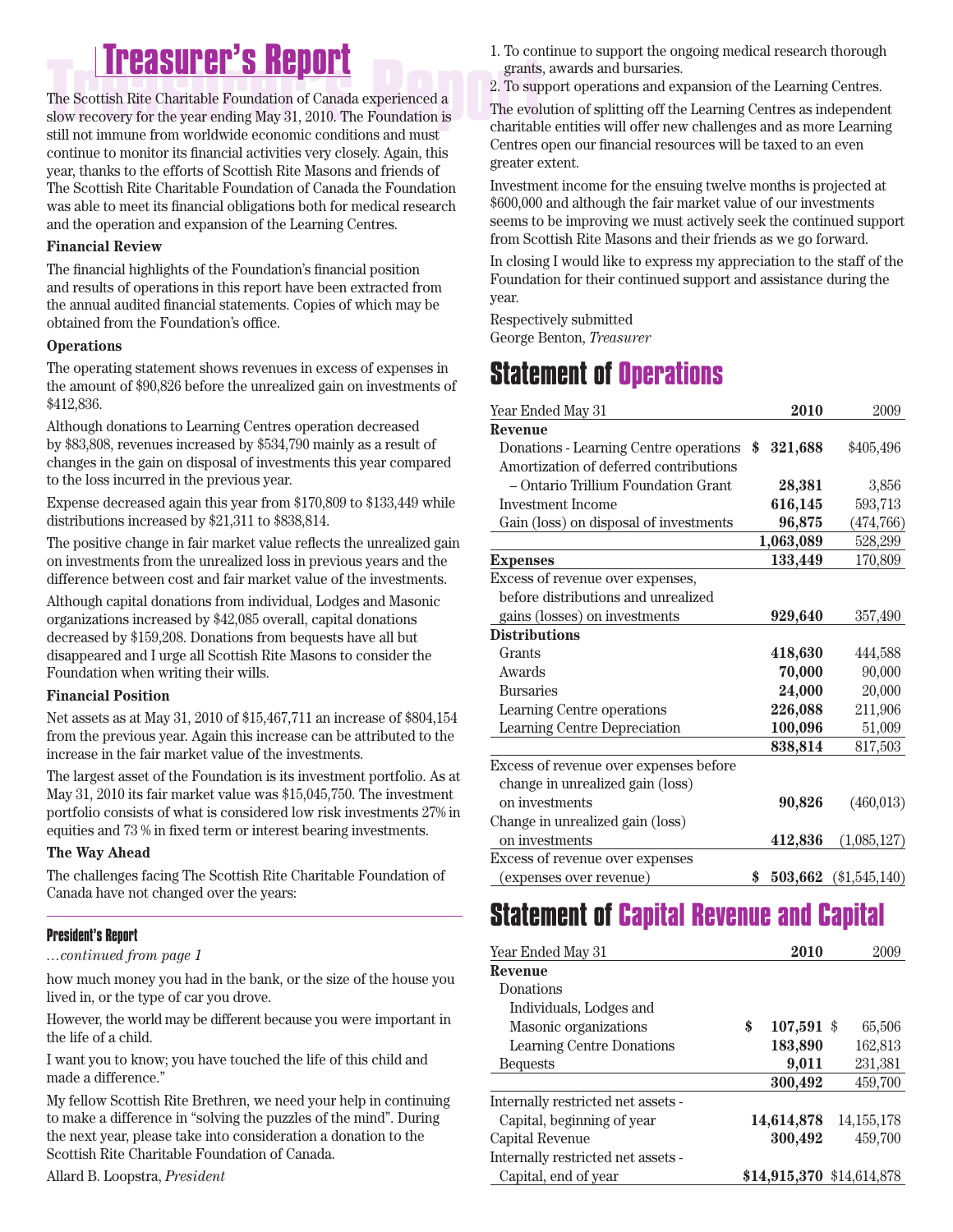## **Financial Highlights – Financial Position**

| Year Ended May 31                          | 2010             | 2009         |  |
|--------------------------------------------|------------------|--------------|--|
| <b>Assets</b>                              |                  |              |  |
| Cash                                       | \$<br>334,193 \$ | 303,515      |  |
| Receivable                                 | 8,538            | 58,848       |  |
| <b>GST Receivable</b>                      | 8,158            | 3,377        |  |
| Prepaids                                   | 9,804            |              |  |
|                                            | 360,693          | 365,740      |  |
| Capital assets                             | 152,899          | 80,936       |  |
| Investments                                | 15,045,750       | 14,292,609   |  |
|                                            | 15,559,342       | 14,739,285   |  |
| Liabilities                                |                  |              |  |
| Payables and accruals                      | 34,868           | 41,048       |  |
| Deferred contributions                     | 56,763           | 34,680       |  |
|                                            | 91,631           | 75,728       |  |
| <b>Net Assets</b>                          |                  |              |  |
| Net assets invested in capital             | 96,136           | 46,256       |  |
| Unrestricted net assets - Income retained  |                  |              |  |
| for charitable and benevolent purposes     | 456,205          | 2,423        |  |
| Internally restricted net assets - Capital | 14,915,370       | 14,614,878   |  |
|                                            | 15,467,711       | 14,663,557   |  |
|                                            | \$15,559,342     | \$14,739,285 |  |

## **Recognizing Donors**

For the last several years at the SRCF Luncheon, we have announced three awards which were created to recognize extraordinary financial support for the Foundation.

The Highest Average Donation Award is calculated by dividing the total donated by the number of members. The Valley of Halifax, with an incredible average donation of \$291.47, is the winner for the third consecutive year. We also recognize the Valley of Vancouver (\$115.47) and Valley of Winnipeg (\$110.47).

The Highest Participation Rate Award, recognizes the highest number of members who donate during the year as a percentage of total membership. This year the Valley of Summerside has excelled with a participation rate of 18.29%. To put this number into perspective, several years ago, the Foundation established a national participation rate of 10%, which, unfortunately, has continued to fall and last year was down to 5.3%. Only 5 Valleys exceeded the 10% national target, Victoria (15.56%), Winnipeg (12.96%), Lethbridge (11.49%) and Edmonton (10.76%)

The third award is the Largest Year-over-Year Award which goes to the Valley of Vancouver with an increase of \$9,895. This Award usually goes to a valley which is starting a Learning Centre or operating one. Honorable mention is extended to the runner-ups, Barrie (\$9,061), Halifax (\$8,667) and London (\$6,827), all of whom have operating Learning Centres. While the overall annual increase is considerably lower than in previous years, these Valleys already have relatively high baseline levels, e.g. Halifax with total donations of \$126.5 thousand.

In each of these categories, there can be only one "gold medal" winner. However, all Valleys and all donors are to be heartily congratulated for their superlative efforts on behalf of the Foundation. You are, indeed, making a difference and we thank you for it.

**Grants & Awards**<br>The Scottish Rite Charitable Foundation is committed to supporting<br>promising researchers during the early years of their studies. The Scottish Rite Charitable Foundation is committed to supporting promising researchers during the early years of their studies. Recipients tell us that it was only through early funding by the Foundation that they were able to conduct their research and develop a personal reputation that attracted funding from other agencies in later years. They credit the Foundation with being the spark plug in starting a successful career.

During the last year, the Awards committee received 14 new applicants for Major Research Grants (\$35,000 per year for up to three years) and recommended funding four new Research Grants. In addition, the Foundation continues its support of five Major Grant recipients for a second year and three recipients for a third year. Total Major Grants in support of for 2009-2010 will be \$418,630.

There were eight new applications for Graduate Students Awards and four merited funding. There were three Graduate Student Awards funded for a second year.

The Foundation is indebted to Dr. Anurag Tandon from the University of Toronto, who Chairs the review panel with the generous assistance from professional colleagues across Canada.

A total of 18 Deputy's Provincial Charitable Donations valued at \$24,000 were distributed during the year.

The SRCF receives many letters of thanks from recipients expressing appreciation for the support received. Scottish Rite members may learn more about the scope and results of the research funded through their donations by reading the brief reports printed in the various SRCF newsletters.

More information about the Grants and Awards Program is available on the Scottish Rite Charitable Foundation website www.srcf.ca including details about the funded research.

Respectfully submitted,

Dr. Gareth R. Taylor *Chair, Awards Committee*

Dr. Loren Kline

*Vice-Chair*

**Dr. Nicole Caza Univ. de Montreal (QC) \$35,000** *Comparative studies of medial temporal and frontal lobe functions in individuals with dementia of the Alzheimer type and Lewy Body disorders*

**Dr. Kurt Haas U British Columbia (BC) \$35,000** *Direct in vivo imaging of the effects of early-life seizures on brain circuit structure and function*

**Dr. Sebastian Hebert CHUL (QC) \$35,000** *The role of microRNAs in tau alternative splicing and sporadic tauopathies*

**Dr. Romina Mizrahi CAMH, UofT (ON) \$35,000** *Mapping Neuro-Inflammation in Alzheimer's Disease with [18F]- Feppa-A New Ligand for the Peripheral Benzodiazepine Receptor (PBR)*

Sam Kalinowski, *Chairman Valley Awards*